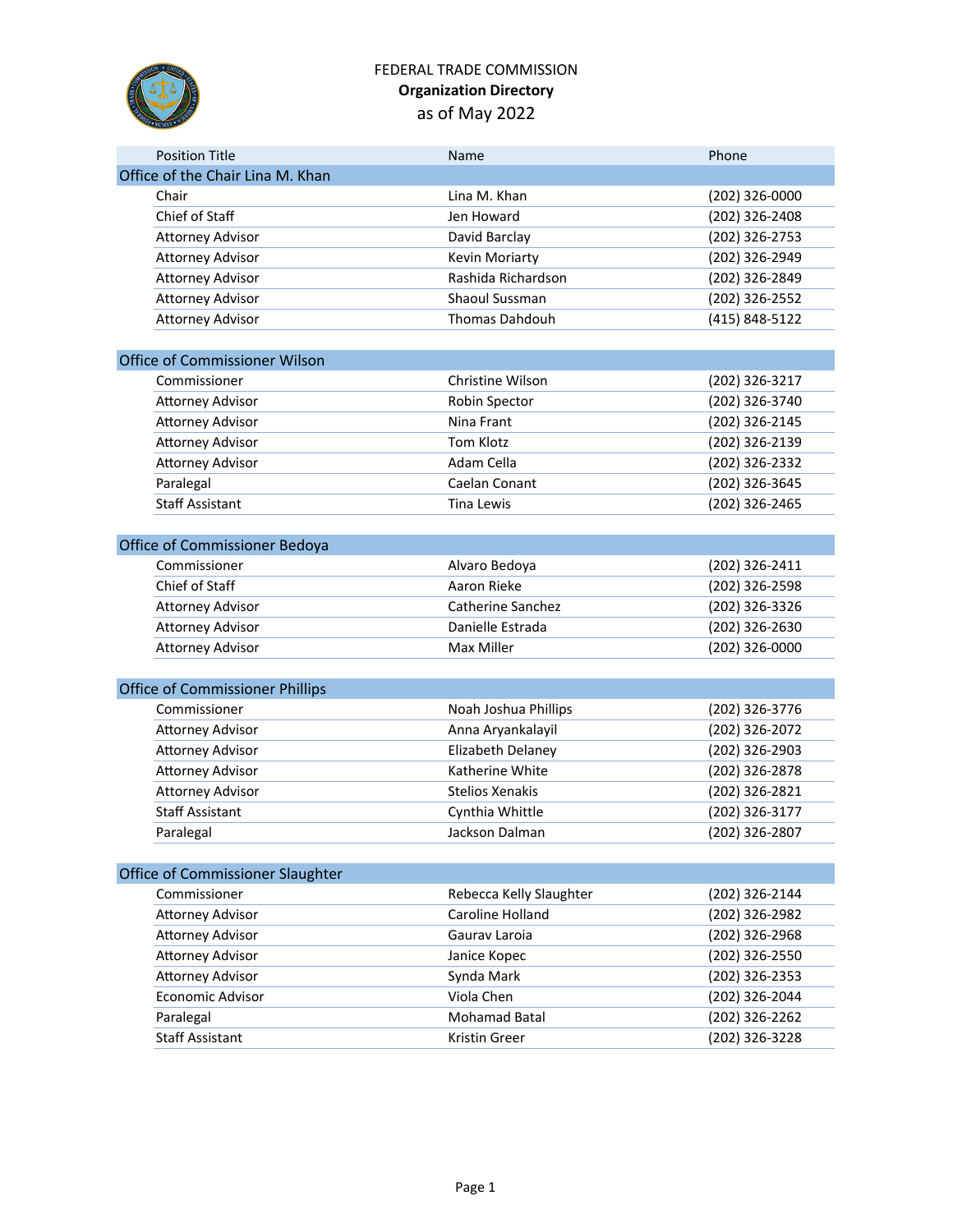| <b>Position Title</b>                         | Name                        | Phone          |
|-----------------------------------------------|-----------------------------|----------------|
|                                               | <b>OFFICES</b>              |                |
|                                               |                             |                |
| Director                                      | Lindsay Kryzak              | (202) 326-3330 |
| Deputy Director                               | Peter Kaplan                | (202) 326-2334 |
| Sr. Public Affairs Specialist                 | Jay Mayfield                | (202) 326-2656 |
| <b>Digital Communications Specialist</b>      | <b>Bre'Anna James</b>       | (202) 326-3123 |
| <b>Digital Communications Technologies</b>    | Shani Felder                | (202) 326-3651 |
| Specialist                                    |                             |                |
| Public Affairs & Social Media Specialist      | Nicole Drayton              | (202) 326-2565 |
| Sr. Public Affairs Specialist                 | Juliana Gruenwald Henderson | (202) 326-2924 |
| Sr. Public Affairs Specialist                 | Mitchell J. Katz            | (202) 326-2161 |
| <b>Visual Information Specialist</b>          | Jason Wolf                  | (202) 326-2761 |
| Web Content Manager                           | <b>Richard Custer</b>       | (202) 326-2920 |
| Web Site Manager                              | Chris Noonan Sturm          | (202) 326-2728 |
| Sr. Public Affairs Specialist                 | Betsy Lordan                | (202) 326-3707 |
|                                               |                             |                |
|                                               |                             |                |
| Director                                      | Jeanne Bumpus               | (202) 326-2946 |
| Legislative Counsel                           | Claudia Simons              | (202) 326-2172 |
| Legislative Counsel                           | Molly Crawford              | (202) 326-3076 |
| <b>Congressional Specialist</b>               | Derick Rill                 | (202) 326-3007 |
| <b>Congressional Specialist</b>               | Kim Vandecar                | (202) 326-2858 |
| Congressional Liaison                         | Philip Runco                | (202) 326-2489 |
|                                               |                             |                |
|                                               |                             |                |
| Director                                      | <b>Elizabeth Wilkins</b>    | (202) 326-3336 |
| Deputy Director                               | Sarah Mackey                | (202) 326-3254 |
| <b>Staff Assistant</b>                        | <b>Melody Martinez</b>      | (202) 326-2265 |
|                                               |                             |                |
|                                               |                             |                |
| Director                                      | Randolph W. Tritell         | (202) 326-3051 |
| Deputy Director for International Antitrust   | Elizabeth Kraus             | (202) 326-2649 |
| Deputy Director for                           | Hugh G. Stevenson           | (202) 326-3511 |
| <b>International Consumer Protection</b>      |                             |                |
| Assistant Director for International Consumer | Laureen Kapin (Acting)      | (202) 326-3237 |
| Protection                                    |                             |                |
| <b>Associate Director</b>                     | Russell W. Damtoft          | (202) 326-2893 |
|                                               |                             |                |
|                                               |                             |                |
| <b>Executive Director</b>                     | David B. Robbins            | (202) 326-2748 |
| Deputy Executive Director                     | Monique Fortenberry         | (202) 326-2017 |
| Deputy Executive Director                     | <b>Kevin Williams</b>       | (202) 326-2064 |
|                                               |                             |                |
|                                               |                             |                |
| <b>Chief Financial Officer</b>                | David Rebich                | (202) 326-2201 |
| Assistant CFO for Acquisition                 | Leonard Nadybal             | (202) 326-2298 |
| <b>Assistant CFO for Budget</b>               | James Hale                  | (202) 326-2385 |
| <b>Assistant CFO for Financial Operations</b> | Kathryn Gillis              | (202) 326-3494 |
| Assistant CFO for Financial Systems and       | Randy Salzer                | (202) 326-2028 |
| Reporting                                     |                             |                |
| Senior Financial Management Advisor           | George Adam                 | (202) 326-2448 |
| Travel Program Manager                        | Mashean Crawford            | (202) 326-2128 |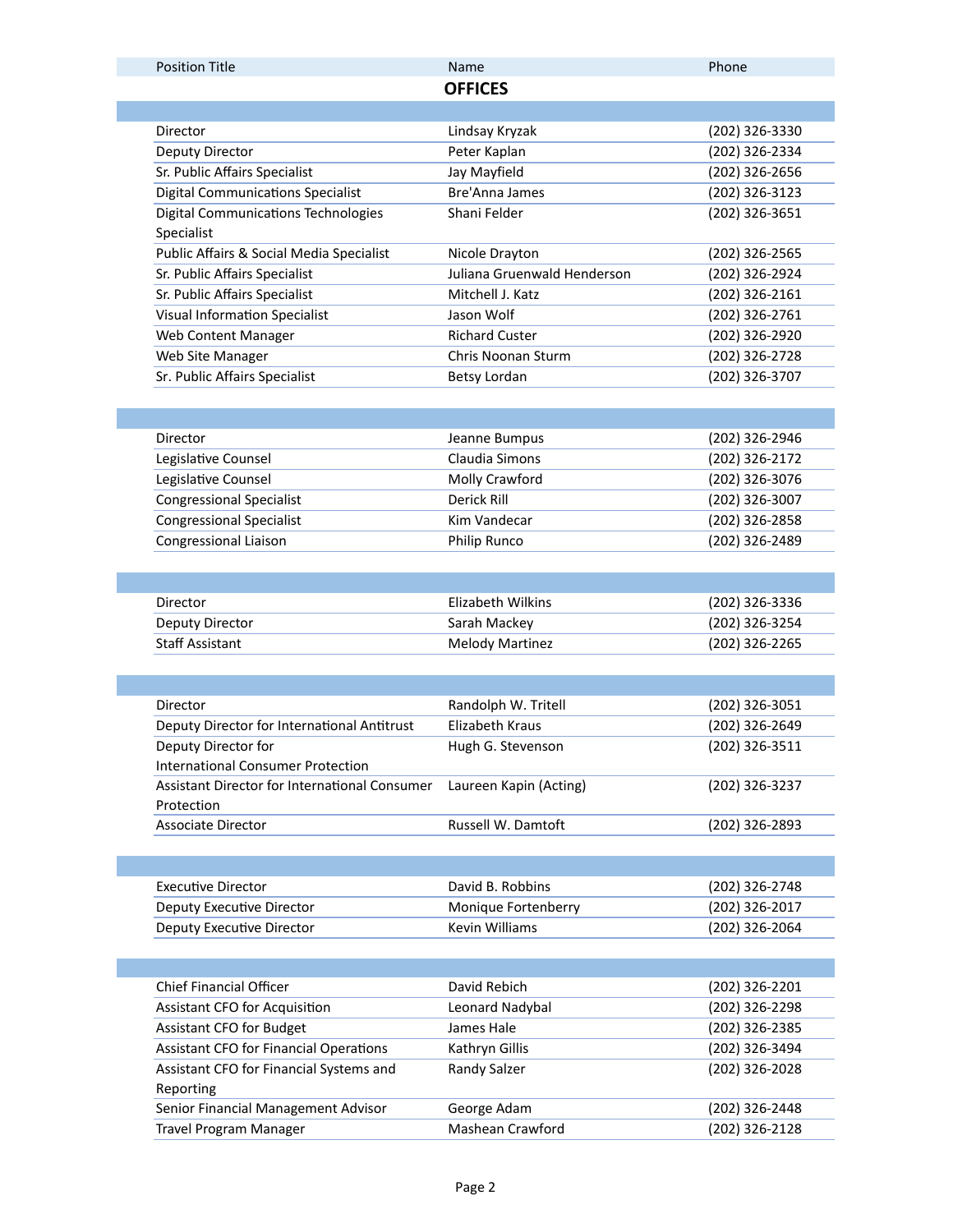|  | <b>Position Title</b>                     | <b>Name</b>       | Phone          |
|--|-------------------------------------------|-------------------|----------------|
|  |                                           |                   |                |
|  | Chief Human Capital Officer               | Vicki Barber      | (202) 326-2700 |
|  | Deputy Chief Human Capital Officer        | Sharrelle Higgins | (202) 326-3101 |
|  | <b>Chief Learning Officer</b>             | Michele Norris    | (202) 326-3495 |
|  | Director for HC Information Systems       | Edwin Acajabon    | (202) 326-3684 |
|  | <b>Director for Operations</b>            | Stephanie Smith   | (202) 326-3010 |
|  | Director for Personnel Security           | Vanessa Barclift  | (202) 326-2104 |
|  | Director for Employee and Labor Relations | Tamika Williams   | (202) 326-2184 |
|  |                                           |                   |                |

| <b>Chief Information Officer</b>            | Raghav Vajjhala       | (202) 326-2667 |
|---------------------------------------------|-----------------------|----------------|
| Deputy Chief Information Officer            | Mark Gray             | (202) 326-2530 |
| Chief Information Security Officer          | Leo Wong              | (202) 326-2142 |
| Core Engineering ISSO Services Program      | Laurie Wallin         | (202) 326-2062 |
| Manager                                     |                       |                |
| <b>Customer Success Program Manager</b>     | <b>William Merkle</b> | (202) 326-3079 |
| Risk and Policy Program Manager             | Jacalyn Johnson       | (202) 326-2218 |
| <b>Strategy Resource Management Program</b> | Kristina Brandriff    | (202) 326-2039 |
| Manager                                     |                       |                |
| Touch Services Program Manager              | <b>Bruce Jennings</b> | (202) 326-2383 |
| <b>Hosted Services Program Manager</b>      | Juanhui Xie           | (202) 326-2057 |

| Chief Administrative Services Officer       | Valerie Green      | (202) 326-2901 |
|---------------------------------------------|--------------------|----------------|
| Director, Resource and Project Management   | <b>Holly Frost</b> | (202) 326-3092 |
| Director, Space and Facilities Management   | Linda Wilson       | (202) 326-2469 |
| Director, Communications and Information    | Ronda Johnson      | (202) 326-2191 |
| Management                                  |                    |                |
| Director, Logistics & Security Management   | Robert Rose        | (202) 326-2937 |
| Logistics Branch Manager                    | Timothy Chapman    | (202) 326-2364 |
| <b>Security Branch Manager</b>              | Michael Bumphus    | (202) 326-2456 |
| <b>Facilities Operations Branch Manager</b> | Jack A. Sheckells  | (202) 326-3370 |
|                                             |                    |                |

| <b>General Counsel</b>                         | Anisha Dasgupta      | (202) 326-0000 |
|------------------------------------------------|----------------------|----------------|
| Chief of Staff                                 | <b>Burke Kappler</b> | (202) 326-2043 |
| <b>Principal Deputy General Counsel</b>        | J. Reilly Dolan      | (202) 326-3292 |
| Assistant General Counsel for Legal Counsel    | Josephine Liu        | (202) 326-2170 |
| Assistant General Counsel for Trial Litigation | Michele Arington     | (202) 326-3157 |
| Associate General Counsel for Energy           | John H. Seesel       | (202) 326-2702 |
| Deputy General Counsel for Legal Counsel       | Elizabeth Tucci      | (202) 326-2402 |
| Deputy General Counsel for Opinions and        | William E. Cohen     | (202) 326-2110 |
| Analysis                                       |                      |                |
| Deputy General Counsel for Litigation          | Joel Marcus          | (202) 326-3350 |
| Assistant General Counsel for Information &    | Dione J. Stearns     | (202) 326-2735 |
| Legal Support                                  |                      |                |
| Associate General Counsel for Ethics,          | Lorielle L. Pankey   | (202) 326-3108 |
| Designated Agency Ethics Offical               |                      |                |
| Associate General Counsel for Rulemaking       | Austin King          | (202) 326-3166 |
| FOIA Team Lead                                 | Mark Brier           | (202) 326-3699 |
| <b>Staff Assistant</b>                         | Julia Hunt           | (202) 326-3277 |
|                                                |                      |                |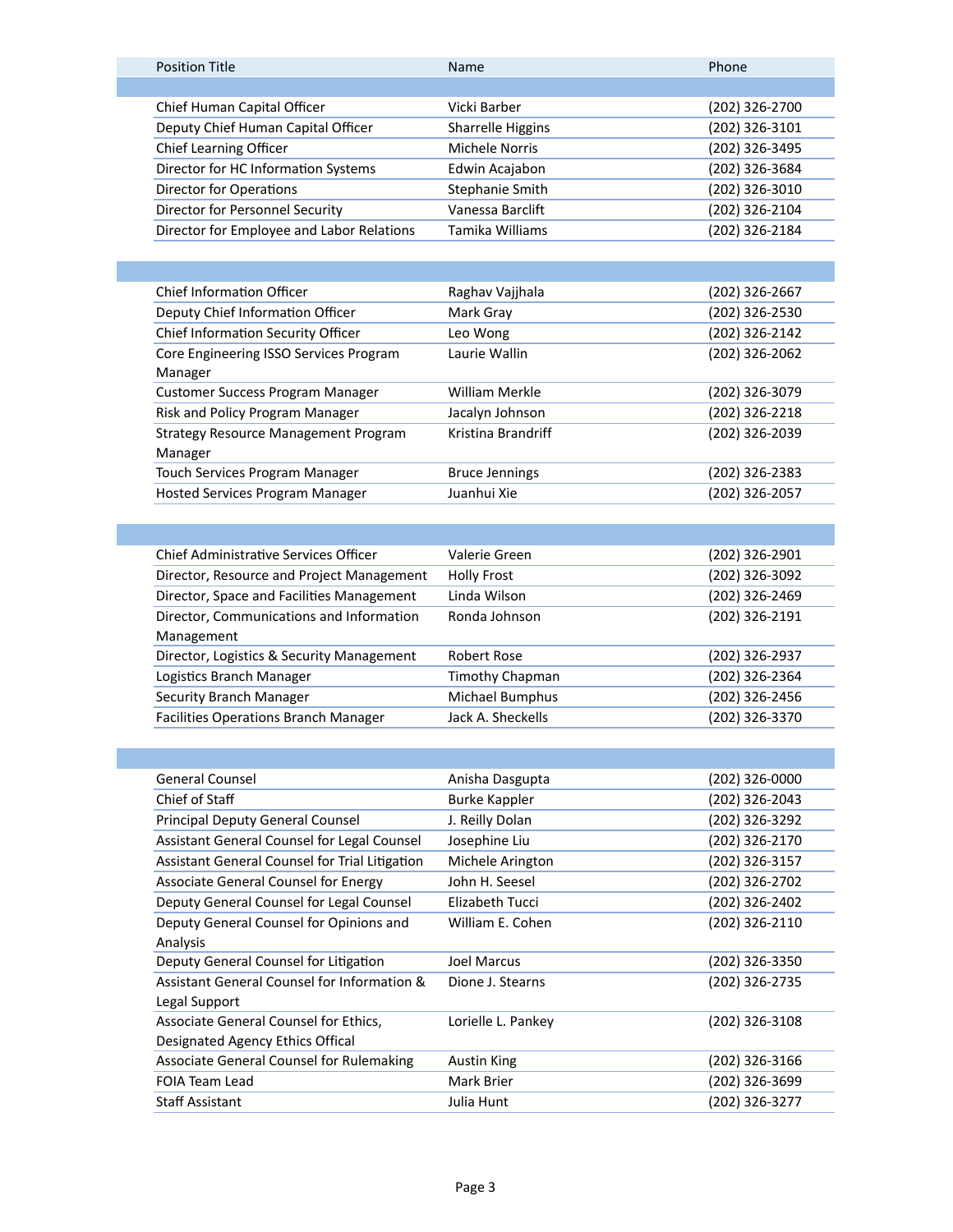| <b>Position Title</b>   | <b>Name</b>          | Phone          |
|-------------------------|----------------------|----------------|
|                         |                      |                |
| Secretary of Commission | April Tabor          | (202) 326-3310 |
| Chief of Staff          | Gail M. H. Kingsland | (202) 326-2178 |
| Attorney                | Daniel R. Freer      | (202) 326-2663 |
| Attorney                | Joel Christie        | (202) 326-3297 |
| Attorney                | Pablo Zylberglait    | (202) 326-3260 |
| <b>Staff Assistant</b>  | Roland Kalepe        | (202) 326-3731 |
|                         |                      |                |
|                         |                      |                |

| Inspector General                              | <b>Andrew Katsaros</b> | (202) 326-2355 |
|------------------------------------------------|------------------------|----------------|
| Deputy Inspector General and Counsel to the    | Marissa Gould          | (202) 326-2507 |
| <b>Inspector General</b>                       |                        |                |
| Assistant Inspector General for Investigations | Noel Rosengart         | (202) 326-3170 |
| Auditor/Team Lead                              | Andy Loomis            | (202) 326-2558 |
| Auditor/Team Lead                              | Mary Harmison          | (202) 326-2622 |
| Administrative Assistant                       | Dyane Pickett          | (202) 326-2947 |
| Program Analyst                                | <b>Matthew Katz</b>    | (202) 326-3208 |

| D. Michael Chappell | (202) 326-3637 |
|---------------------|----------------|
| Hillary S. Gebler   | (202) 326-2268 |
| Victoria C. Arthaud | (202) 326-2321 |
| Dana L. Gross       | (202) 326-3723 |
| Lynnette Pelzer     | (202) 326-3150 |
|                     |                |

| Director       | Kevin Williams (Acting) | (202) 326-2064 |
|----------------|-------------------------|----------------|
| EEO Specialist | Stephanie M. Langley    | (202) 326-2944 |
| EEO Specialist | Teresa J. Kelsey        | (202) 326-2198 |

| Chief Privacy Officer     | John Krebs      | (202) 326-2692 |
|---------------------------|-----------------|----------------|
| <b>Privacy Attorney</b>   | Karen Jagielski | (202) 326-2509 |
| <b>Privacy Specialist</b> | Sabiha Zafar    | (202) 326-2540 |
| <b>Privacy Assistant</b>  | Sarah McKellar  | (202) 326-3466 |
| <b>Privacy Specialist</b> | Matthew Smith   | (202) 326-2693 |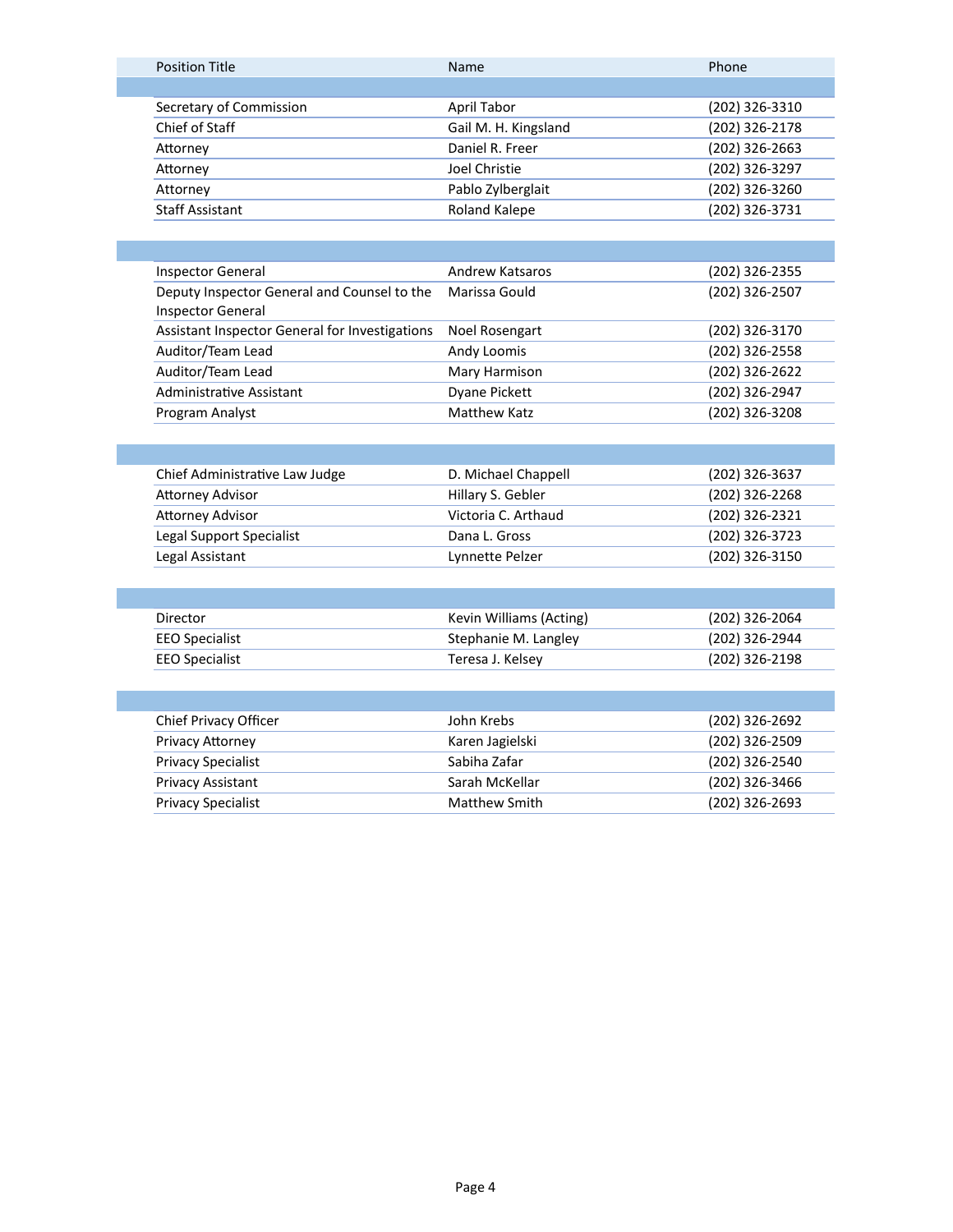### Position Title **Name Phone Phone Phone Phone Phone**

## **BUREAU OF COMPETITION**

|  | Director                         | Holly Vedova                   | (202) 326-2896                   |
|--|----------------------------------|--------------------------------|----------------------------------|
|  | Deputy Director                  | Tara Isa Koslov                | (202) 326-2386                   |
|  | Deputy Director                  | John Newman                    | (202) 326-3087                   |
|  | <b>Chief Trial Counsel</b>       | Daniel Matheson (Acting)       | (202) 326-2075                   |
|  | Deputy Chief Trial Counsel       | Vacant                         |                                  |
|  | Counsel to the Director          | Charles Dickinson              | (202) 326-2617                   |
|  | Counsel to the Director          | Helder Agostinho               | (202) 326-3211                   |
|  | Counsel to the Director          | Michael Lovinger               | (202) 326-2539                   |
|  |                                  |                                |                                  |
|  |                                  |                                |                                  |
|  | <b>Assistant Director</b>        | Peter Richman                  | (202) 326-2563                   |
|  | Deputy Assistant Director        | <b>Brian Telpner</b>           | (202) 326-2782                   |
|  | Deputy Assistant Director        | Jessica Drake                  | (202) 326-3144                   |
|  |                                  |                                |                                  |
|  |                                  |                                |                                  |
|  | <b>Assistant Director</b>        | Maribeth Petrizzi              | (202) 326-2564                   |
|  | Deputy Assistant Director        | Eric D. Rohlck                 | (202) 326-2681                   |
|  | Deputy Assistant Director        | Susan Huber                    | (202) 326-3331                   |
|  |                                  |                                |                                  |
|  |                                  |                                |                                  |
|  | <b>Assistant Director</b>        | Peggy Bayer Famenella (Acting) | (202) 326-3086                   |
|  | <b>Deputy Assistant Director</b> | James Abell (Acting)           | (202) 326-2289                   |
|  | Deputy Assistant Director        | Mika Ikeda                     | (202) 326-2160                   |
|  | Deputy Assistant Director        | Joshua Goodman (Acting)        | (202) 326-3665                   |
|  |                                  |                                |                                  |
|  |                                  |                                |                                  |
|  | <b>Assistant Director</b>        | Markus H. Meier                | (202) 326-3759                   |
|  | <b>Deputy Assistant Director</b> | Bradley S. Albert              | (202) 326-3670                   |
|  | Deputy Assistant Director        | Kara Monahan                   | (202) 326-2018                   |
|  |                                  |                                |                                  |
|  |                                  |                                |                                  |
|  | <b>Assistant Director</b>        | Stephen Mohr (Acting)          | (202) 326-2850                   |
|  | Deputy Assistant Director        | James Weiss                    | (202) 326-3506                   |
|  | Deputy Assistant Director        | Jordan Andrew (Acting)         | (202) 326-3678                   |
|  | Deputy Assistant Director        | Sarah Wohl (Acting)            | (202) 326-3455                   |
|  |                                  |                                |                                  |
|  |                                  |                                |                                  |
|  | <b>Assistant Director</b>        | Maria Coppola (Acting)         | (202) 326-2482<br>(202) 326-2353 |
|  | Deputy Assistant Director        | Synda Mark (Acting)            |                                  |
|  |                                  |                                |                                  |
|  |                                  |                                |                                  |
|  | <b>Assistant Director</b>        | Geoffrey Green                 | (202) 326-2641                   |
|  | <b>Deputy Assistant Director</b> | Mark Woodward                  | (202) 326-2754                   |
|  | Deputy Assistant Director        | Patricia McDermott             | (202) 326-2569                   |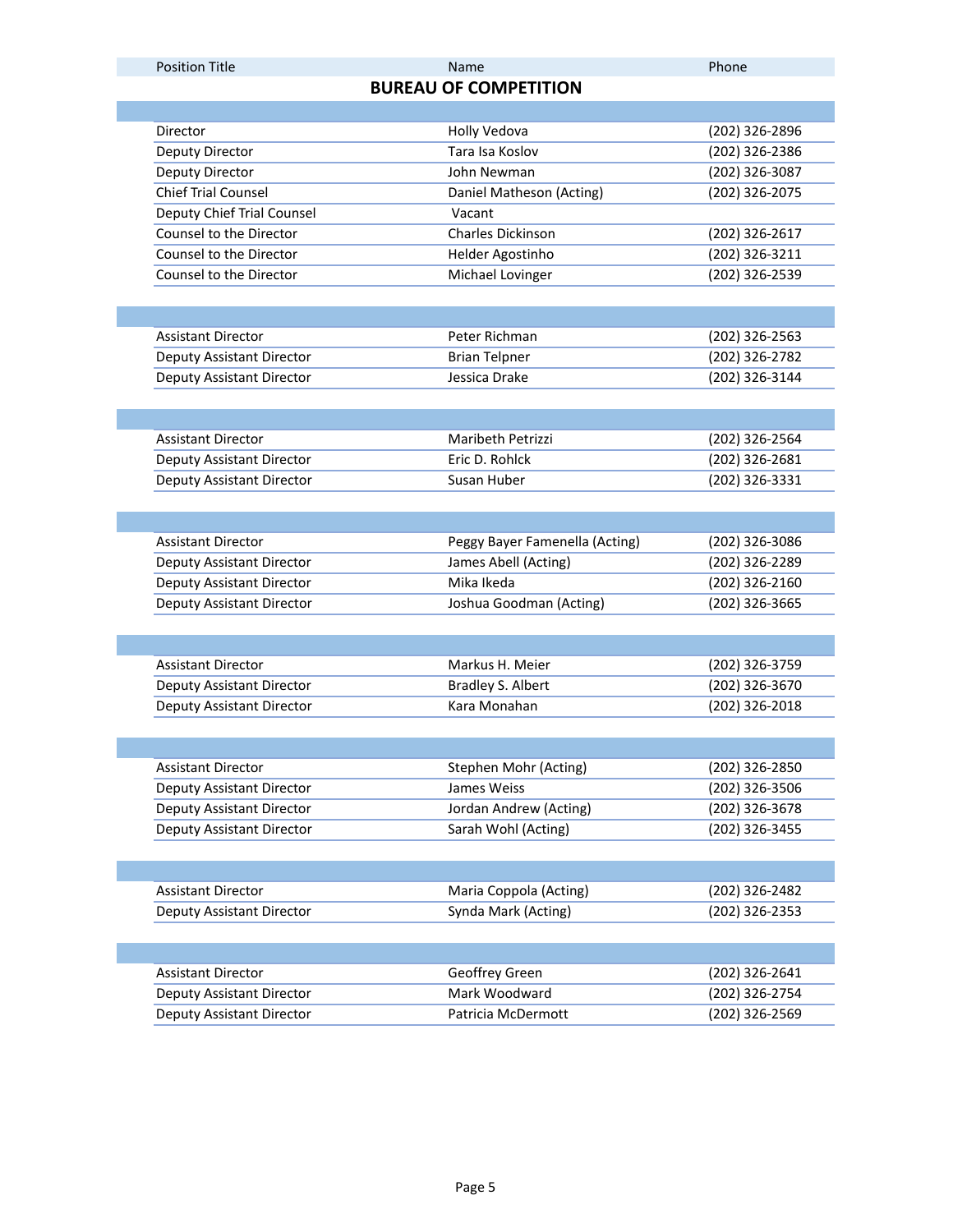| <b>Position Title</b>                    | Name                   | Phone          |
|------------------------------------------|------------------------|----------------|
|                                          |                        |                |
| Program Coordinator                      | <b>Kimberly Burris</b> | (202) 326-2750 |
|                                          |                        |                |
|                                          |                        |                |
| <b>Assistant Director</b>                | Mark Seidman           | (202) 326-3296 |
| <b>Deputy Assistant Director</b>         | Stephen Rodger         | (202) 326-3643 |
| Deputy Assistant Director                | Rohan Pai              | (202) 326-2936 |
|                                          |                        |                |
|                                          |                        |                |
| <b>Assistant Director</b>                | Patricia Galvan        | (202) 326-2473 |
| Deputy Assistant Director                | Krisha Cerilli         | (202) 326-3337 |
|                                          |                        |                |
|                                          |                        |                |
| <b>Deputy Assistant Director</b>         | Donald King Jr.        | (202) 326-2056 |
|                                          |                        |                |
|                                          |                        |                |
| Assistant Director and Clearance Officer | Robert Jones           | (202) 326-2740 |
| <b>Deputy Assistant Director</b>         | Kathryn E. Walsh       | (202) 326-2977 |
| <b>Program Support Specialist</b>        | Theresa Kingsberry     | (202) 326-3786 |
|                                          |                        |                |
|                                          |                        |                |
| <b>Deputy Assistant Director</b>         | Behnaz Kohan           | (202) 326-3021 |
| Legal Recruitment & Development          | Donna Downing          | (202) 326-2416 |
| Coordinator                              |                        |                |
| Senior Program Analyst                   | Nathan Hawthorne       | (202) 326-3568 |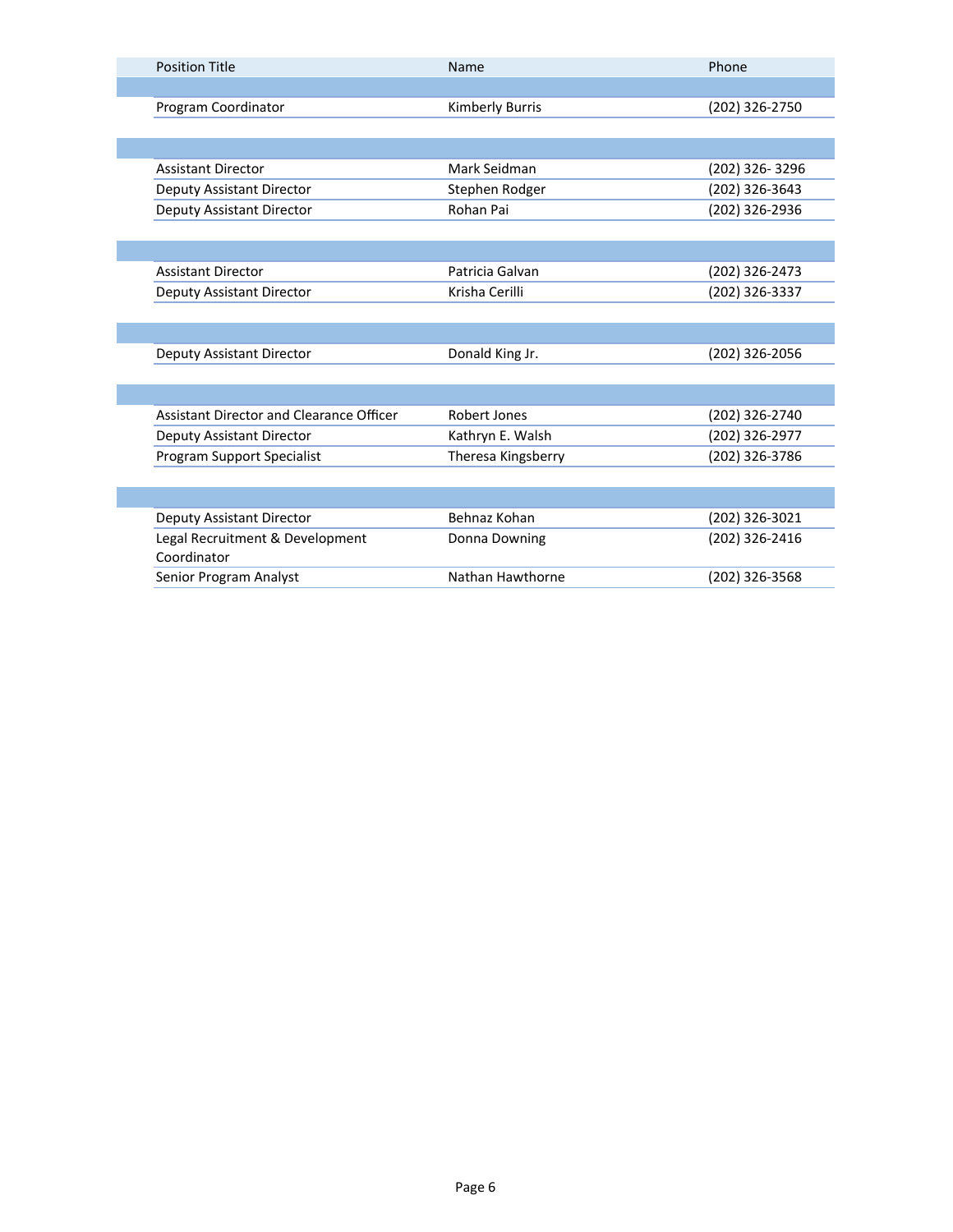## **BUREAU OF CONSUMER PROTECTION**

| Director                                       | Samuel Levine            | (202) 326-3702 |
|------------------------------------------------|--------------------------|----------------|
| Deputy Director                                | Audrey Austin (Acting)   | (312) 960-5606 |
| Deputy Director                                | Rebecca Unruh (Acting)   | (202) 326-3565 |
| Deputy Director                                | Monica Vaca              | (202) 326-2245 |
| <b>Chief Litigation Counsel</b>                | <b>Bikram Bandy</b>      | (202) 326-2978 |
| Chief of Staff                                 | Robin Moore              | (202) 326-2167 |
| <b>Assistant Director, Regional Operations</b> | Michael Atleson (Acting) | (202) 326-2962 |
| Counsel to the Director                        | <b>Jan Barlow</b>        | (202) 326-3120 |
| Counsel to the Director                        | Alejandro Rosenberg      | (202) 326-2698 |
| Counsel to the Director                        | Joannie Wei              | (312) 960-5607 |
| Counsel to the Director                        | Elisa Jillson            | (202) 326-3001 |
|                                                |                          |                |
|                                                |                          |                |
| <b>Associate Director</b>                      | James A. Kohm            | (202) 326-2640 |
| <b>Assistant Director</b>                      | Amanda Basta             | (202) 326-2340 |
| <b>Assistant Director</b>                      | Douglas Wolfe            | (202) 326-3113 |
| <b>Assistant Director</b>                      | Laura Koss               | (202) 326-2890 |
|                                                |                          |                |
|                                                |                          |                |
| Associate Director                             | Maria Mayo (Acting)      | (202) 326-3438 |
| <b>Assistant Director</b>                      | Aaron Hutchinson         | (202) 326-3775 |
| <b>Assistant Director</b>                      | Ami Dziekan (Acting)     | (202) 326-2648 |
|                                                |                          |                |
|                                                |                          |                |
| <b>Associate Director</b>                      | Lois C. Greisman         | (202) 326-3404 |
| <b>Assistant Director</b>                      | Kathleen Daffan          | (202) 326-2727 |
| <b>Assistant Director</b>                      | Dotan Weinman            | (202) 326-3049 |
| <b>Assistant Director</b>                      | <b>William Maxson</b>    | (202) 326-2635 |
|                                                |                          |                |
|                                                |                          |                |
| <b>Associate Director</b>                      | Serena Viswanathan       | (202) 326-3244 |
| <b>Assistant Director</b>                      | Richard A. Quaresima     | (202) 326-3130 |
| <b>Assistant Director</b>                      | Tawana E. Davis          | (202) 326-2755 |
| <b>Assistant Director</b>                      | Richard L. Cleland       | (202) 326-3088 |
| Chief of Staff                                 | Carolyn L. Hann          | (202) 326-2745 |
| Supervisory Investigator                       | Aine Farrell             | (202) 326-2409 |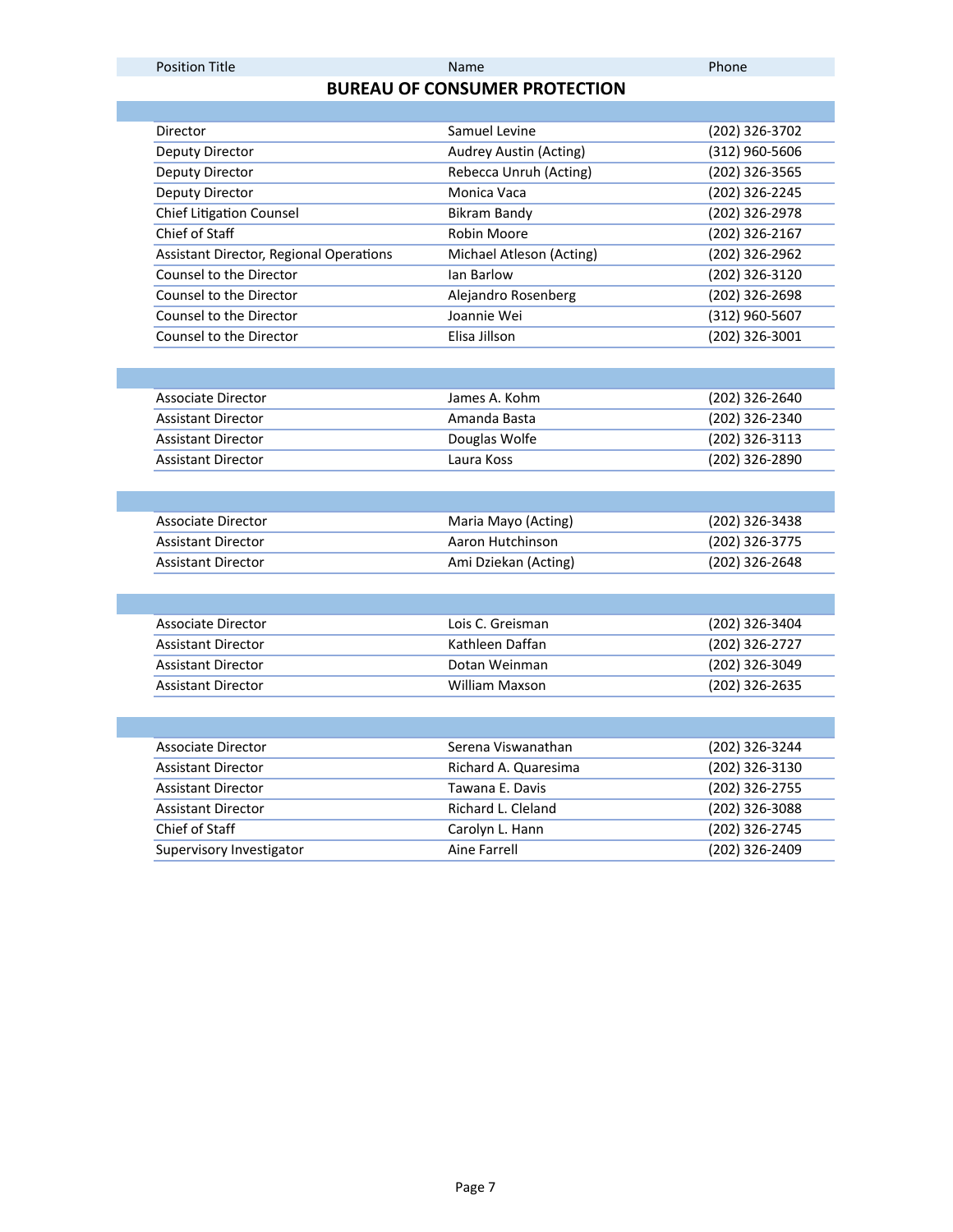|  | <b>Position Title</b>             | <b>Name</b>     | Phone          |
|--|-----------------------------------|-----------------|----------------|
|  |                                   |                 |                |
|  | Associate Director                | Laura DeMartino | (202) 326-3030 |
|  | <b>Assistant Director</b>         | Hugh Huettner   | (202) 326-2817 |
|  | <b>Assistant Director</b>         | Flizabeth Kwok  | (202) 326-2108 |
|  | Information Technology Specialist | Philip Miyo     | (202) 326-2484 |
|  |                                   |                 |                |

| Associate Director        | Malini Mithal        | (202) 326-2972 |
|---------------------------|----------------------|----------------|
| <b>Assistant Director</b> | Sandhya Brown        | (202) 326-2040 |
| <b>Assistant Director</b> | <b>Heather Allen</b> | (202) 326-2038 |
| Chief of Staff            | Stephanie Rosenthal  | (202) 326-3332 |
| <b>Assistant Director</b> | Nikhil Singhvi       | (202) 326-3480 |
|                           |                      |                |

| Associate Director | Jennifer Leach | (202) 326-3203 |
|--------------------|----------------|----------------|
| Assistant Director | Karen Hobbs    | (202) 326-3587 |

| Associate Director        | Kristin Cohen (Acting)  | (202) 326-2276 |
|---------------------------|-------------------------|----------------|
| <b>Assistant Director</b> | Robert Schoshinski      | (202) 326-3219 |
| <b>Assistant Director</b> | Tiffany George (Acting) | (202) 326-3040 |
| <b>Assistant Director</b> | Mark Eichorn            | (202) 326-3053 |
| Chief of Staff            | Katherine McCarron      | (202) 326-2333 |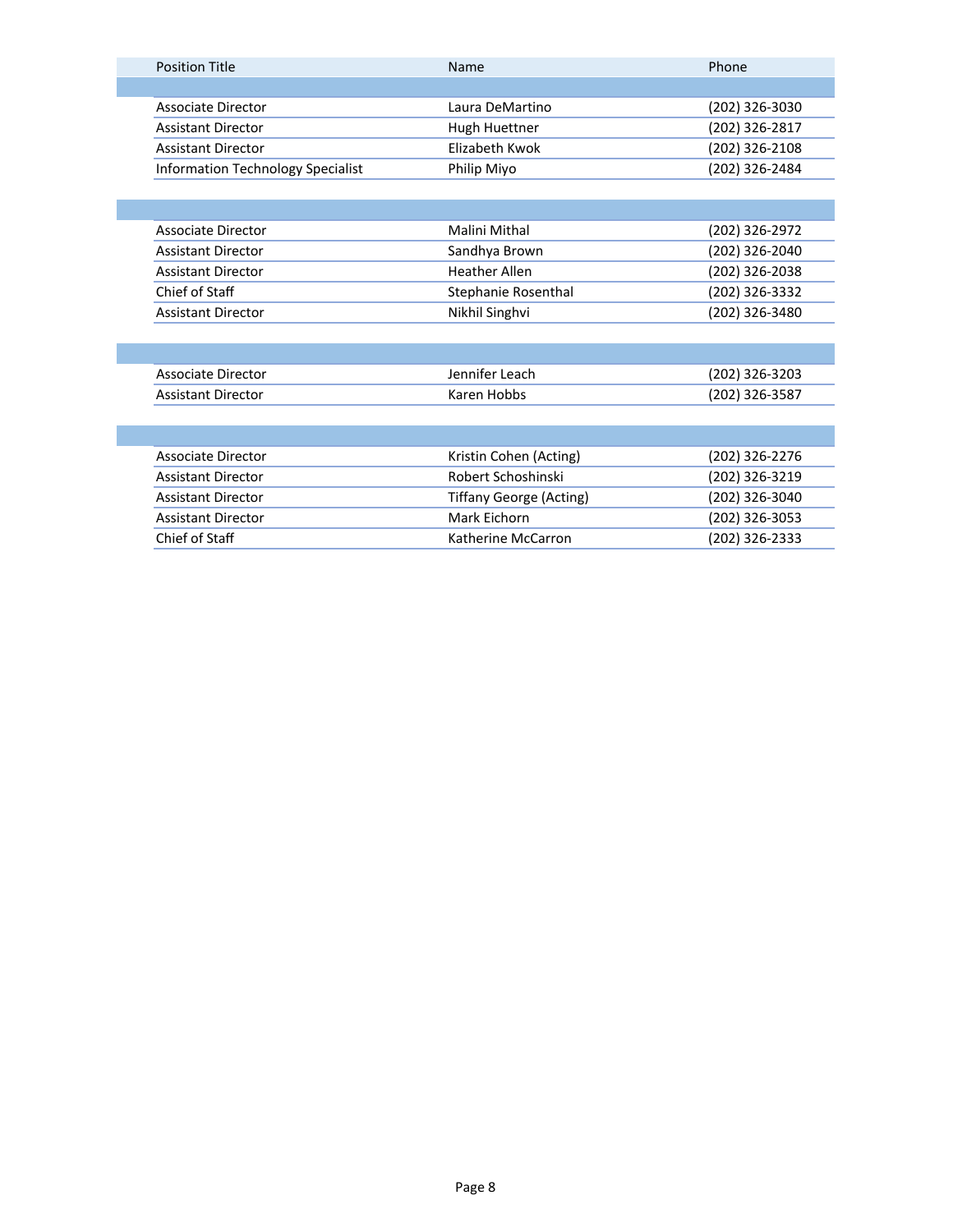### Position Title **Name Phone Phone Phone Phone Phone**

# **BUREAU OF ECONOMICS**

| Director                                | Vacant           | (202) 326-     |
|-----------------------------------------|------------------|----------------|
| Deputy Director for Antitrust           | Alison Oldale    | (202) 326-3600 |
| Deputy Director for Consumer Protection | Vacant           | $(202)$ 326-   |
| Deputy Director Research and Management | Michael G. Vita  | (202) 326-3493 |
| Senior Administrative Officer           | Maria Villaflor  | (202) 326-3420 |
|                                         |                  |                |
|                                         |                  |                |
| <b>Assistant Director</b>               | Vacant           |                |
| Deputy Assistant Director               | Daniel Wood      | (202) 326-2525 |
| <b>Deputy Assistant Director</b>        | Matthew T. Jones | (202) 326-3539 |
| Deputy Assistant Director               | Yan Lau          | (202) 326-2556 |

| Assistant Director        | Christopher T. Taylor | (202) 326-2997 |
|---------------------------|-----------------------|----------------|
| Deputy Assistant Director | Ted Rosenbaum         | (202) 326-2275 |
| Deputy Assistant Director | Matthew W. Chesnes    | (202) 326-3083 |

| Assistant Director        | David R. Schmidt | (202) 326-2781 |
|---------------------------|------------------|----------------|
| Deputy Assistant Director | Daniel S. Hosken | (202) 326-3491 |
|                           |                  |                |

| Assistant Director        | Aileen J. Thompson     | (202) 326-3769 |
|---------------------------|------------------------|----------------|
| Deputy Assistant Director | Joel L. Schrag         | (202) 326-3588 |
| Deputy Assistant Director | Elizabeth A. Schneirov | (202) 326-2815 |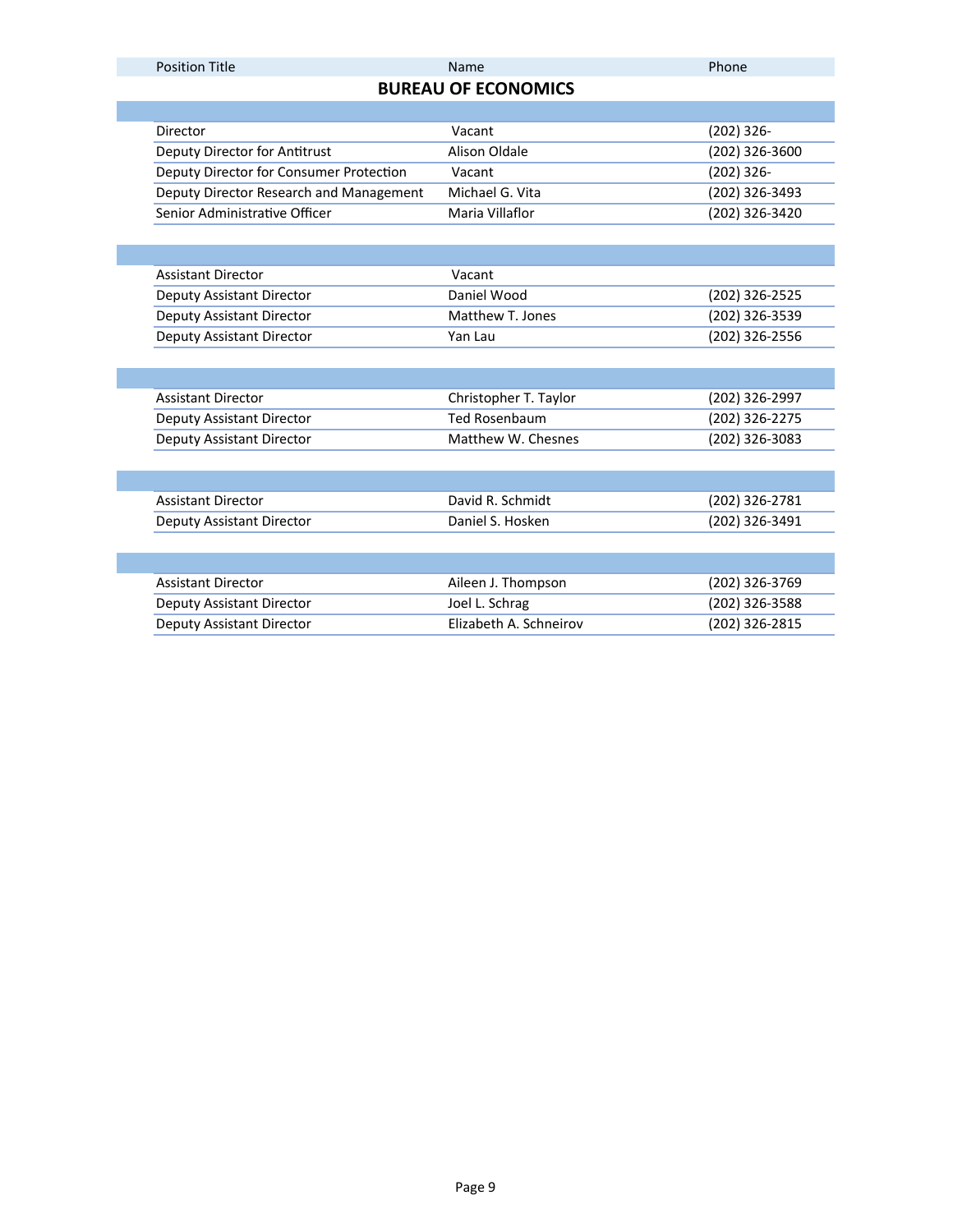| <b>Position Title</b>         | Name                            | Phone                          |
|-------------------------------|---------------------------------|--------------------------------|
|                               | <b>REGIONS</b>                  |                                |
|                               |                                 |                                |
| Director                      | Anna Burns                      | 404-656-1350                   |
| <b>Assistant Director</b>     | Nicholas May                    | 404-656-1360                   |
| <b>Administrative Officer</b> | Tonia Jackson                   | 404-656-1373                   |
|                               | <b>Consumer Complaint Calls</b> | 877-382-4357                   |
|                               | <b>Business Calls</b>           | 404-656-1390                   |
|                               |                                 |                                |
| Director                      | Todd M. Kossow                  | 312-960-5616                   |
| <b>Assistant Director</b>     | vacant                          |                                |
| Administrative Officer        | Lisa Del Negro                  | 312-960-5618                   |
|                               | <b>Consumer Complaint Calls</b> | 877-382-4357                   |
|                               | <b>Business Calls</b>           | 312-960-5634                   |
|                               |                                 |                                |
|                               |                                 |                                |
| Director                      | Jon Miller Steiger              | 216-263-3442                   |
| <b>Assistant Director</b>     | Larissa Bungo                   | 216-263-3403                   |
| <b>Administrative Officer</b> | <b>Bonnie Hessoun</b>           | 216-263-3408                   |
|                               | <b>Consumer Complaint Calls</b> | 877-382-4357                   |
|                               | <b>Business Calls</b>           | 216-263-3455                   |
|                               |                                 |                                |
|                               |                                 |                                |
| Director                      |                                 |                                |
|                               | <b>Matthew Wernz</b>            | 214-979-9374                   |
| <b>Assistant Director</b>     | Jim Elliot                      | 214-979-9373                   |
| <b>Administrative Officer</b> | Arlene Hughes-Carpenter         | 214-979-9380                   |
|                               | <b>Consumer Complaint Calls</b> |                                |
|                               | <b>Business Calls</b>           | 214-979-9350                   |
|                               |                                 |                                |
| Director                      | Maricela Segura                 | 310-824-4323                   |
| <b>Assistant Director</b>     | Faye Chen Barnouw               | 310-824-4316                   |
| <b>Administrative Officer</b> | <b>Antonio Williams</b>         | 310-824-4343                   |
|                               | <b>Consumer Complaint Calls</b> | 1-877-382-4357<br>310-824-4300 |